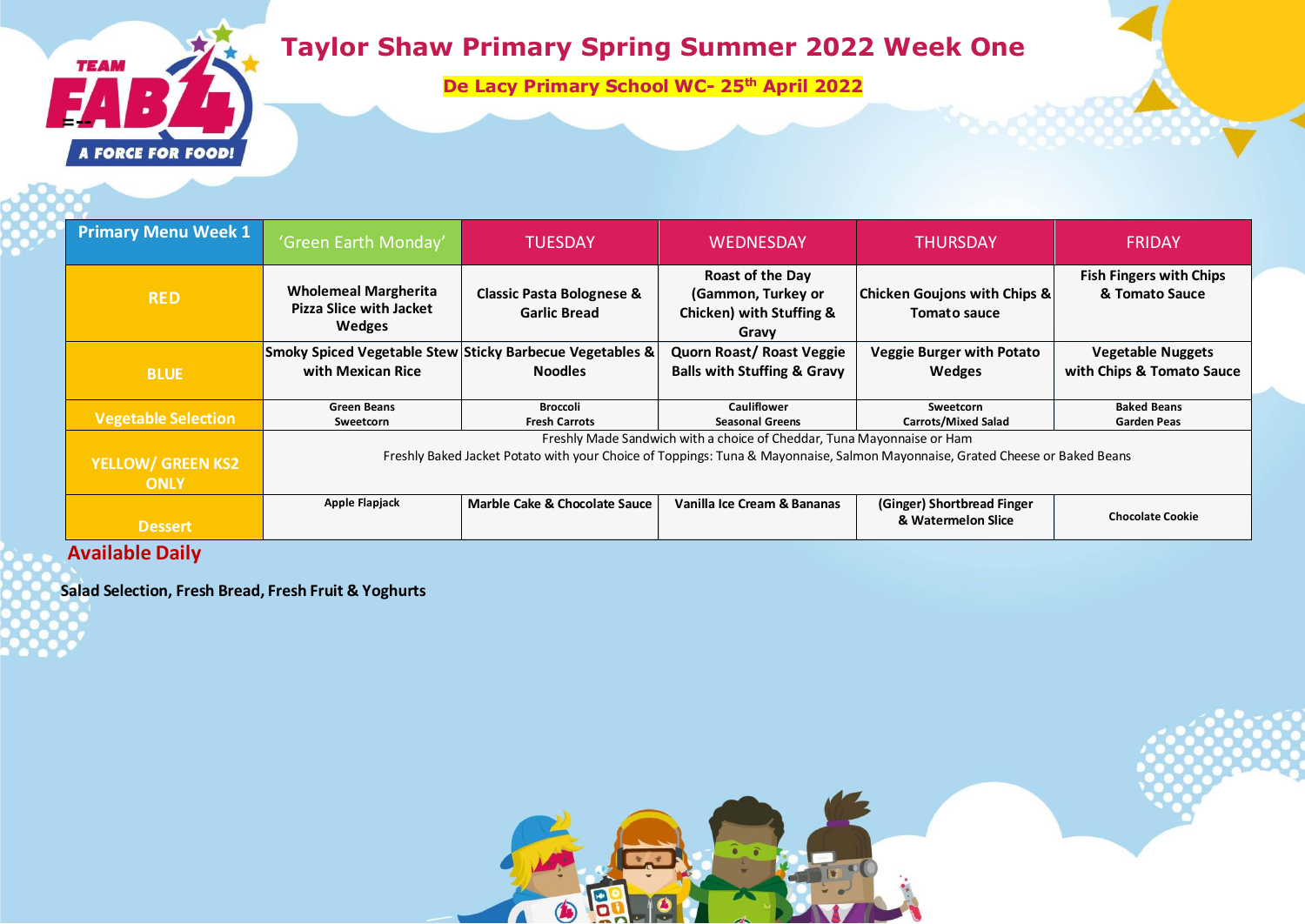## **Taylor Shaw Primary Spring Summer 2022 Week Two**

**De Lacy Primary School**



#### **Available Daily**

**TEAM** 

**FORCE FOR FOOD!** 

**Salad Selection, Fresh Bread, Fresh Fruit & Yoghurts**